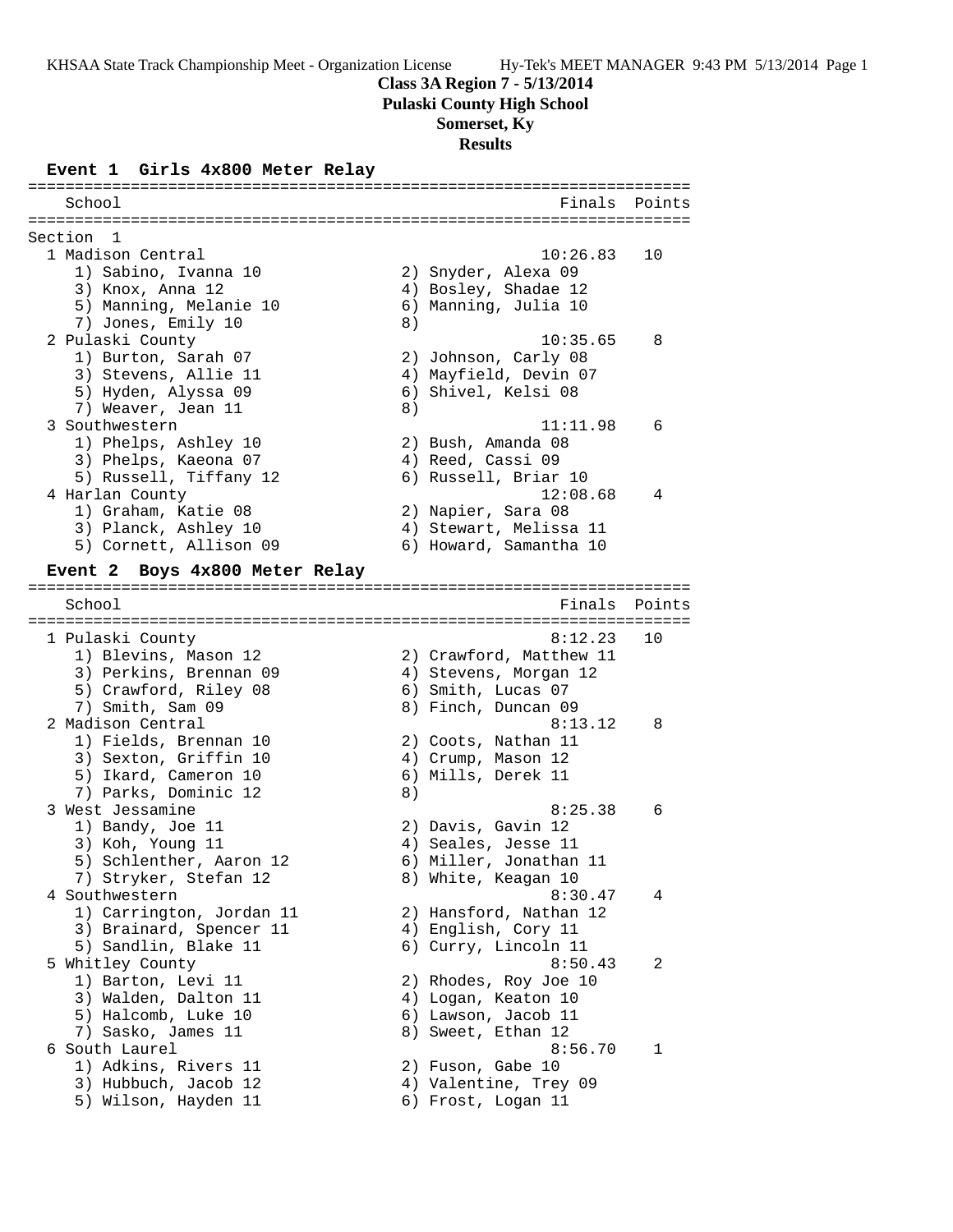**Pulaski County High School**

### **Somerset, Ky**

#### **Results**

#### **....Event 2 Boys 4x800 Meter Relay**

| 7) Butcher, Chris 11 | 8) Hampton, Johnathan 10 |
|----------------------|--------------------------|
| 7 East Jessamine     | 8:59.05                  |
| 1) Forman, Cory 11   | 2) Beazley, Christian 12 |
| 3) Hearn, Grayson 11 | 4) Bailey, Mikah 09      |
| 5) Cheong, Wai 11    | 6) Lyons, Kyle 11        |
| 7) Woodward, John 12 | 8) Gann, Beau 09         |
| 8 Harlan County      | 9:39.58                  |
| 1) Engle, Steven 11  | 2) Middleton, Kyle 09    |
| 3) Turner, Dillon 11 | 4) Lewis, Alex 08        |
| 5) Seiber, Brian 10  | 6) Blevins, Blake 09     |
| 9 Madison Southern   | 9:59.42                  |
| 1) Elkins, Tate 10   | 2) Pack, Josiah 10       |
| 3) Power, Jake 10    | 4) Thorn, Blake 11       |
| 5) Cates, Austin 09  | 6) Scribano, Joey 10     |

### **Event 3 Girls 100 Meter Hurdles**

======================================================================= Year School **Finals** Points ======================================================================= 1 Fouts, Julie 09 South Laurel 20.11 2 Daniels, Jordan 10 Harlan County 21.15 3 Brock, Haley 11 North Laurel 21.39 4 Tyree, Tara 09 South Laurel 21.83 5 Ramic, Ermina 09 Southwestern 22.73 6 Duncan, Linda 11 Pulaski County 23.85 Section 2 1 Conner, Alexis 10 Madison Central 16.35 10 2 Freel, Kathryn 12 Madison Southern 16.38 8 3 Clark, Amy 10 Harlan County 18.20 6 4 Moses, Edith 11 Madison Central 18.23 4 5 Scribano, Jessica 12 Madison Southern 19.14 2 6 Mcdaniel, Susanna 11 West Jessamine 19.95 1 7 Russell, Briar 10 Southwestern 20.92 8 Cecil, Mahala 09 Pulaski County 20.97

### **Event 4 Boys 110 Meter Hurdles**

| Name               | Year School         | Finals Points |                |
|--------------------|---------------------|---------------|----------------|
| Section 1          |                     |               |                |
|                    |                     |               |                |
| 1 Adams, Timothy   | 11 East Jessamine   | 17.94         |                |
| 2 Singleton, John  | 11 Whitley County   | 20.58         |                |
| 3 Morgan, Jaxon    | 09 Pulaski County   | 21.49         |                |
| 4 Johnson, Cameron | 10 Whitley County   | 23.45         |                |
| Section 2          |                     |               |                |
| 1 Dionne, Casey    | 12 Madison Southern | 15.55         | 10             |
| 2 Hinton, William  | 11 Madison Central  | 15.60         | -8             |
| 3 Hudson, Jake     | 12 Pulaski County   | 16.68         | 6              |
| 4 Knutson, Levi    | 11 Madison Central  | 17.02         | $\overline{4}$ |
| 5 Butler, Jamme    | 12 Southwestern     | 17.09         | $\mathfrak{D}$ |
| 6 Melton, Thomas   | 11 North Laurel     | 17.92         |                |
| 7 Jones, Isaiah    | 10 Southwestern     | 18.28         |                |
| 8 Keener, David    | 11 West Jessamine   | 18.79         |                |
|                    |                     |               |                |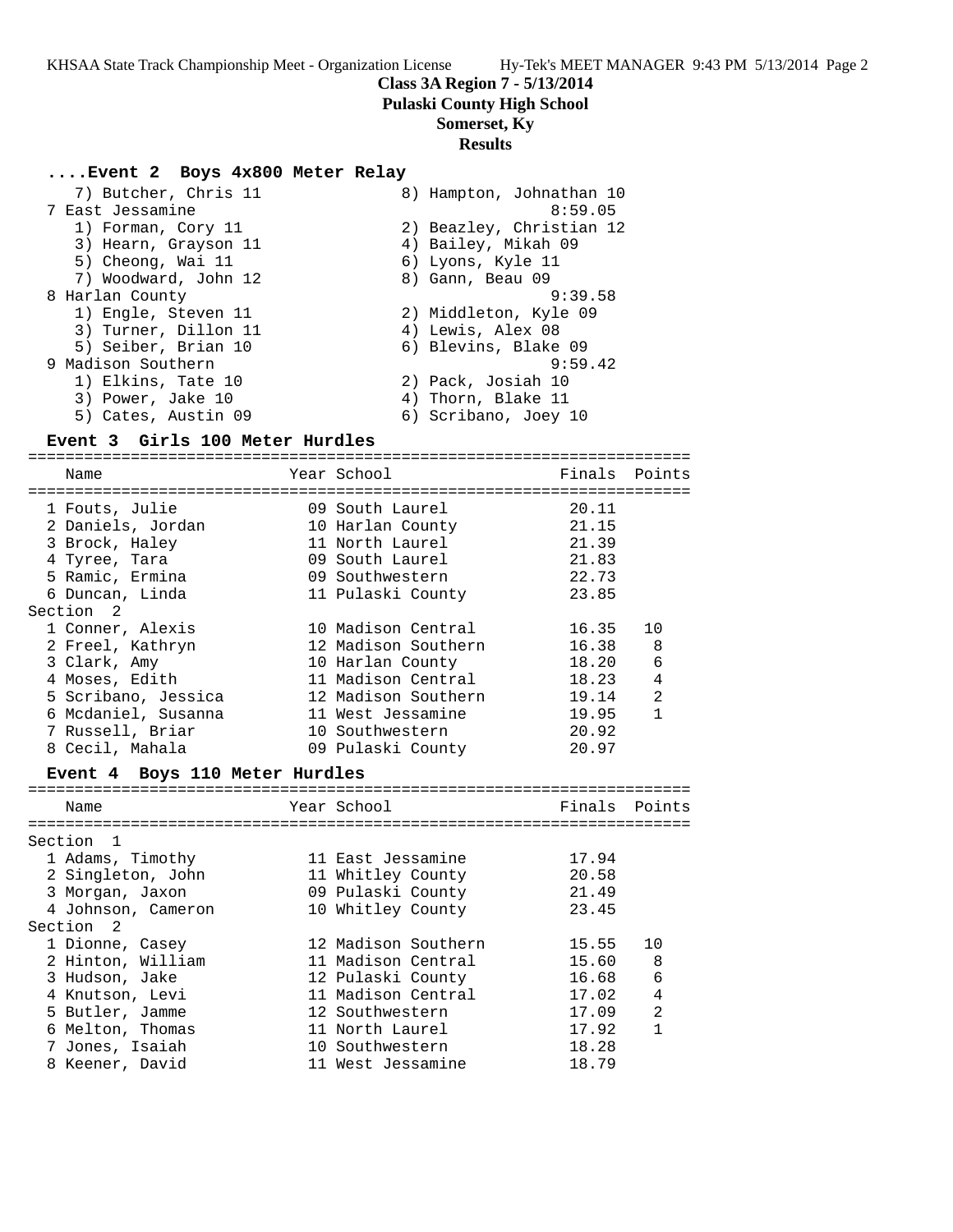# **Class 3A Region 7 - 5/13/2014**

**Pulaski County High School**

# **Somerset, Ky**

**Results**

# **Event 5 Girls 100 Meter Dash**

| Name                        | Year School         | Finals        | Points       |
|-----------------------------|---------------------|---------------|--------------|
| Section 1                   |                     |               |              |
| 1 Smith, Caprishia          | 09 Southwestern     | 15.31         |              |
| Section <sub>2</sub>        |                     |               |              |
| 1 Miller, Kanesha           | 11 Lincoln County   | 14.09         | 2            |
| 2 House, Haley              | 10 South Laurel     | 14.23         |              |
| 3 Mcfarland, Hannah         | 09 West Jessamine   | 14.30         |              |
| 4 Collins, Emilie           | 10 Madison Southern | 14.64         |              |
| 5 Sturgill, Jacelyn         | 12 West Jessamine   | 14.84         |              |
| 6 Lemon, Hayley             | 09 Southwestern     | 14.90         |              |
| 7 Middleton, Natalie        | 09 Harlan County    | 15.24         |              |
| Section 3                   |                     |               |              |
| 1 Parsley, Kristen          | 11 Madison Central  | 13.67         | 10           |
| 2 Simpson, Misty            | 11 Lincoln County   | 13.72         | 8            |
| 3 Holman, Kalie             | 10 Pulaski County   | 13.75         | 6            |
| 4 Parsley, Dani             | 11 Madison Central  | 13.92         | 4            |
| 5 Hickey, Taryn             | 09 Whitley County   | 14.12         | $\mathbf{1}$ |
| 6 Todd, Regina              | 09 Pulaski County   | 14.18         |              |
| 7 Phelps, Jenna             | 11 South Laurel     | 14.67         |              |
| 8 Johnson, Katelyn          | 07 Harlan County    | 15.26         |              |
| Event 6 Boys 100 Meter Dash |                     |               |              |
|                             |                     |               |              |
| Name                        | Year School         | Finals Points |              |
| Section 1                   |                     |               |              |
| 1 Floyd, Dustin             | 10 Southwestern     | 13.15         |              |
| 2 Burton, Cade              | 09 Harlan County    | 13.34         |              |
| 3 Riddle, Ben               | 11 North Laurel     | 13.62         |              |
| 4 Hall, A.J                 | 08 Harlan County    | 14.01         |              |
| Section <sub>2</sub>        |                     |               |              |
| 1 Shofner, Luke             | 12 Lincoln County   | 11.69         | 2            |
| 2 Mullins, Chris            | 12 East Jessamine   | 12.15         |              |
| 3 Islami, Tony              | 10 East Jessamine   | 12.18         |              |
| 4 Watkins, Logan            | 10 South Laurel     | 12.24         |              |
| 5 Altamirano, Donte         | 10 Madison Central  | 12.46         |              |
| 6 Dixon, Noah               | 12 West Jessamine   | 12.56         |              |
| 7 Burge, James              | 10 West Jessamine   | 12.68         |              |
| 8 Lay, Dillion              | 10 North Laurel     | 12.70         |              |
| Section 3                   |                     |               |              |
| 1 Huguely, Jabari           | 09 Madison Central  | 11.26         | 10           |
| 2 Hayes, Austin             | 11 South Laurel     | 11.40         | 8            |
| 3 Flatt, Aaron              | 12 Pulaski County   | 11.53         | 6            |
| 4 Gholson, Thomas           | 12 Pulaski County   | 11.67         | 4            |
| 5 Mills, Zach               | 10 Whitley County   | 11.73         | 1            |
| 6 Dean, William             | 11 Madison Southern | 11.77         |              |
| 7 Jones, Sam                | 10 Southwestern     | 11.89         |              |
| 8 Hickey, Shawn             | 09 Whitley County   | 12.06         |              |
|                             |                     |               |              |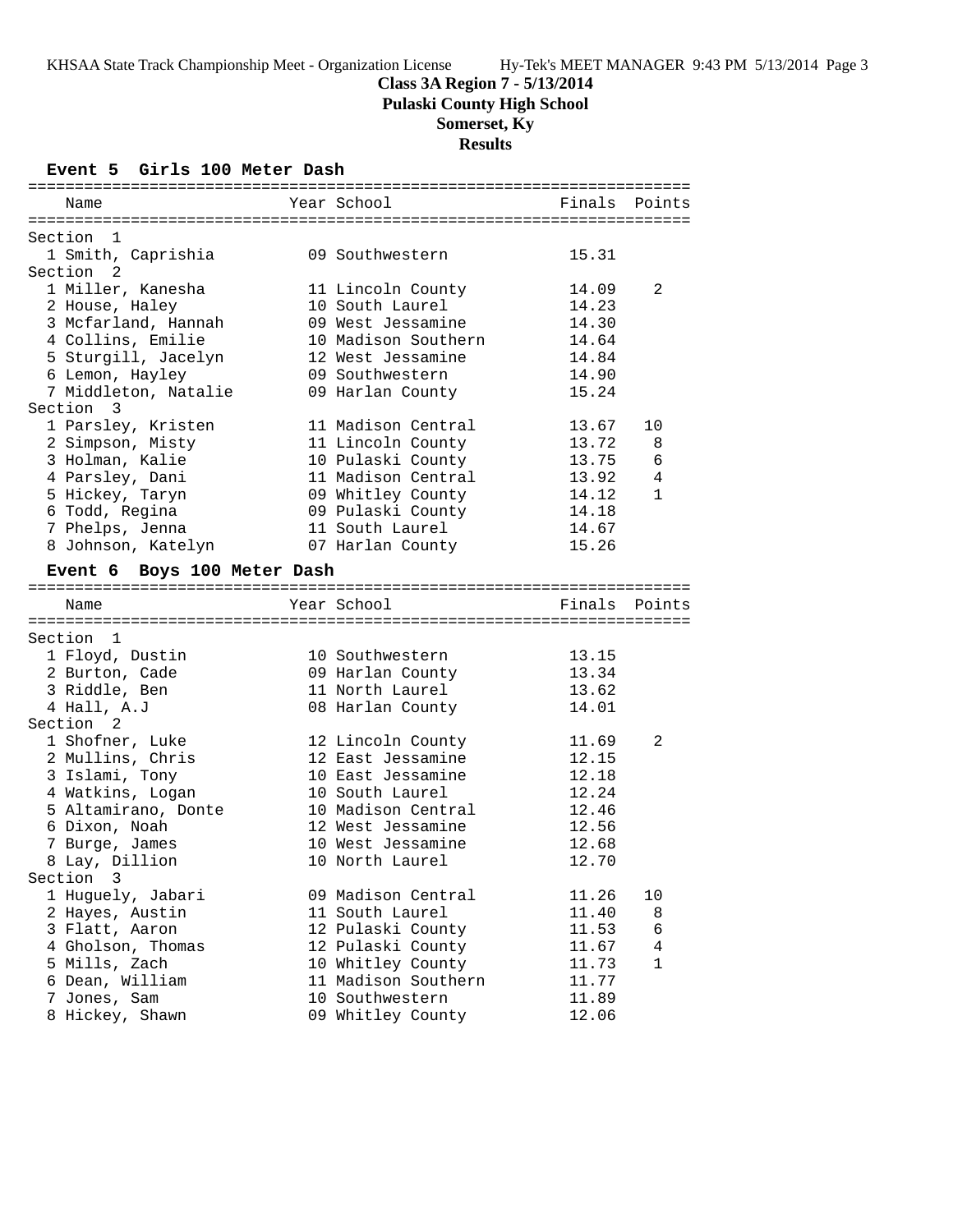**Pulaski County High School**

# **Somerset, Ky**

**Results**

## **Event 7 Girls 4x200 Meter Relay**

| School                              |    | Finals                  | Points        |                      |  |
|-------------------------------------|----|-------------------------|---------------|----------------------|--|
|                                     |    |                         |               |                      |  |
| Section<br>- 1<br>1 Madison Central |    | 1:50.11                 | 10            |                      |  |
| 1) Conner, Alexis 10                |    | 2) Stewart, Maryssa 12  |               |                      |  |
| 3) Fort, Lizzy 10                   |    | 4) Parsley, Kristen 11  |               |                      |  |
| 5) Estenson, Raychel 12             |    | 6) Goodman, Madison 09  |               |                      |  |
| 7) Parsley, Anna 09                 |    | 8) Parsley, Dani 11     |               |                      |  |
| 2 Lincoln County                    |    | 1:54.15                 | 8             |                      |  |
| 1) Miller, Kanesha 11               |    | 2) King, Katie 10       |               |                      |  |
| 3) Lester, Jaylyn 10                |    | 4) Simpson, Misty 11    |               |                      |  |
| 5) Miller, Allison 09               |    | 6) Blaine, Elizabeth 09 |               |                      |  |
| 7) Long, Amber 09                   | 8) |                         |               |                      |  |
| 3 Pulaski County                    |    | 1:56.92                 | 6             |                      |  |
| 1) Holman, Kalie 10                 |    | 2) Hyden, Alyssa 09     |               |                      |  |
| 3) Cooke, Bailey 09                 |    | 4) Todd, Regina 09      |               |                      |  |
| 5) Weaver, Jean 11                  |    | 6) Spears, Brooke 09    |               |                      |  |
| 7) Kerns, Allison 11                |    | 8) Johnson, Alicia 09   |               |                      |  |
| 4 Southwestern                      |    | 1:59.61                 | 4             |                      |  |
| 1) Hutchinson, Bailey 11            |    | 2) Ridner, Brandi 09    |               |                      |  |
| 3) Martin, Tessa 09                 |    | 4) Corder, Adison 11    |               |                      |  |
| 5) Smith, Caprishia 09              |    | 6) Lemon, Hayley 09     |               |                      |  |
| 7) Bush, Amanda 08                  |    | 8) Russell, Tiffany 12  |               |                      |  |
| 5 Madison Southern                  |    | 2:01.47                 | 2             |                      |  |
| 1) Scribano, Jessica 12             |    | 2) Saddler, Mikaela 09  |               |                      |  |
| 3) Sipple, Chesney 10               |    | 4) Willis, Adriannah 10 |               |                      |  |
| 5) Collins, Emilie 10               | 6) |                         |               |                      |  |
| 6 Harlan County                     |    | 2:02.05                 | 1             |                      |  |
| 1) Clark, Amy 10                    |    | 2) Nolan, Kali 10       |               |                      |  |
| 3) Johnson, Katelyn 07              |    | 4) Goodwin, Jade 12     |               |                      |  |
| 5) Middleton, Natalie 09            |    | 6) Creech, Kaitlyn 10   |               |                      |  |
| 7 South Laurel                      |    | 2:07.02                 |               |                      |  |
| 1) House, Haley 10                  |    | 2) Fouts, Julie 09      |               |                      |  |
| 3) Tyree, Tara 09                   |    | 4) Patel, Neely 10      |               |                      |  |
| 5) Phelps, Jenna 11                 |    | 6) Burr, Kerrie 11      |               |                      |  |
| 7) William, Brittany 11             |    | 8) Mandviwala, Sarah 10 |               |                      |  |
| -- Whitley County                   |    | DQ                      |               | out of exchange - zo |  |
| 1) Buckner, Tatyana 09              |    | 2) Dennis-bay, Jess 11  |               |                      |  |
| 3) Hickey, Taryn 09                 |    | 4) Dollar, Lorissa 09   |               |                      |  |
| 5) Siler, Mikkah 05                 | 6) |                         |               |                      |  |
|                                     |    |                         |               |                      |  |
| Event 8 Boys 4x200 Meter Relay      |    |                         |               |                      |  |
| School                              |    |                         | Finals Points |                      |  |
|                                     |    |                         |               |                      |  |
| 1 North Laurel                      |    | 1:58.06                 |               |                      |  |
| 1) Brummett, Justin 07              |    | 2) Pennington, Chase 08 |               |                      |  |
| 3) Collins, Zack 08                 |    | 4) Curry, Ben 11        |               |                      |  |
| 5) Mccarter, Matt 07                |    | 6) Calloway, Isaiah 10  |               |                      |  |
| 7) Sansone, Jacob 10                | 8) |                         |               |                      |  |
| Section 2                           |    |                         |               |                      |  |
| 1 Pulaski County                    |    | 1:33.66                 | 10            |                      |  |
| 1) Holman, Christian 10             |    | 2) Flatt, Aaron 12      |               |                      |  |
| 3) Gholson, Thomas 12               |    | 4) Hudson, Jake 12      |               |                      |  |
|                                     |    |                         |               |                      |  |
|                                     |    |                         |               |                      |  |

=======================================================================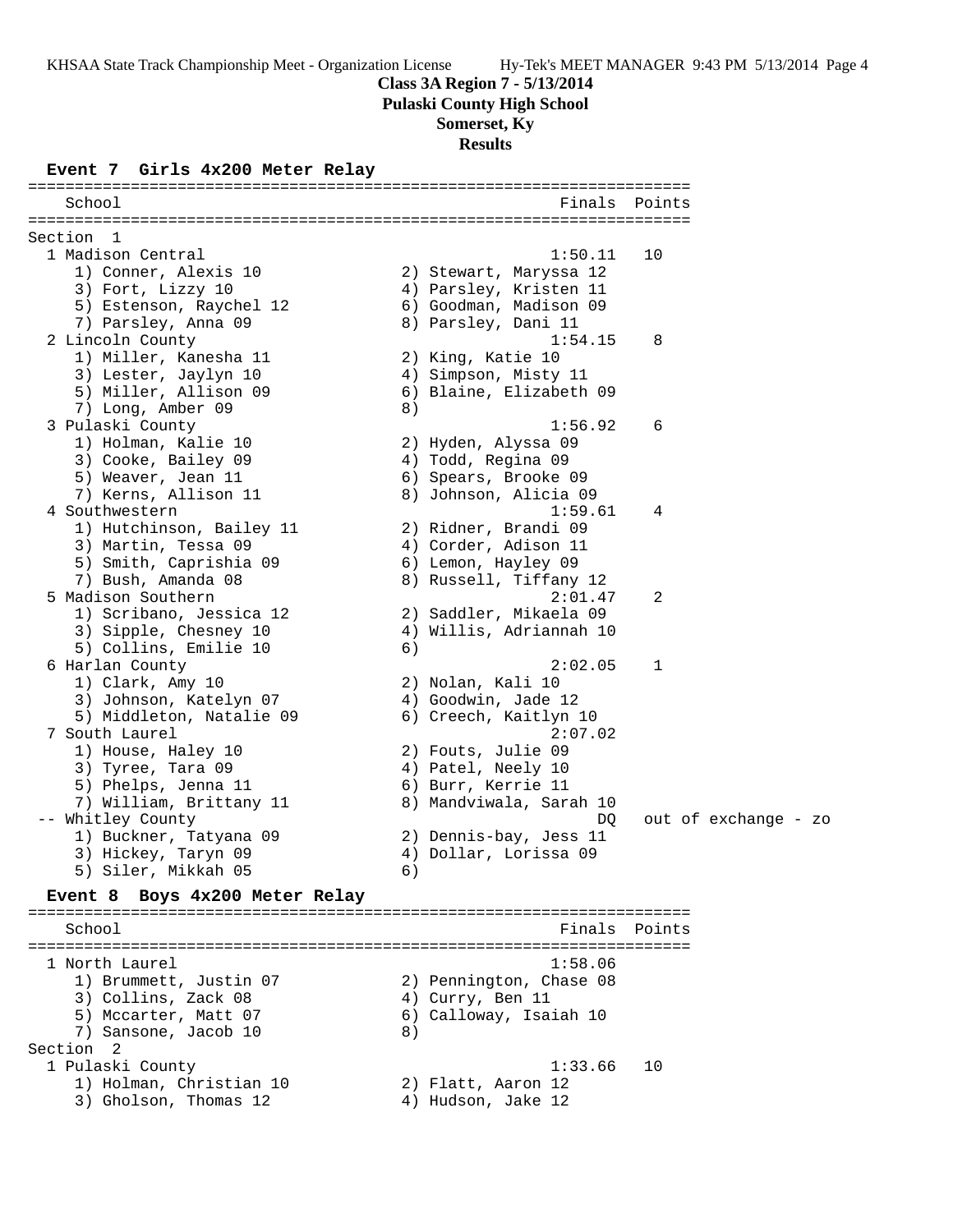**Pulaski County High School**

### **Somerset, Ky**

#### **Results**

**....Event 8 Boys 4x200 Meter Relay** 5) Conwell, Jaylon 09 6) Gregory, George 10 7) Johnson, Jake 10 8) New, Jake 09 2 Madison Central 2 (1:33.81 8) 1) Miller, Keenan 09 2) Coots, Nathan 11 3) Knutson, Levi 11 4) Hinton, William 11 5) Williams, Johan 10 6) Altamirano, Donte 10 7) Gross, Blake 10 8) Huguely, Jabari 09 3 Madison Southern 1:36.31 6 1) Smith, Carter 08 2) Lamb, Jonathan 11 3) Harrison, Buddy 12 4) Dean, William 11 5) Dionne, Casey 12 (6) Banks, Logan 10 7) Skidmore, Payton 10 8) 4 Southwestern 1:37.05 4 1) Jones, Sam 10 2) Stringer, Caleb 12 3) Robinson, Tucker 11 (4) Edwards, Patric 08 5) Floyd, Dustin 10 6) Flynn, Hunter 11 5 Whitley County 1:38.22 2 1) Barton, Levi 11 2) Woods, Luke 10 3) Mills, Zach 10 4) Hickey, Shawn 09 5) Paul, Jacob 09 6) Sasko, Johnathan 10 7) Singleton, John 11 8) 6 South Laurel 1:41.58 1 1) Adkins, Rivers 11 2) Lambdin, Andrew 10 3) Lambdin, Nathani 10  $\hspace{1cm}$  4) Watkins, Logan 10 5) Hayes, Austin 11 6) Bronnert, Noah 11 7) Wilson, Hayden 11  $\hskip1cm 8$ ) Casada, Ryan 09 7 Harlan County 1:52.86 1) Wilson, Trevor 09 2) Hall, A.J 08 3) Turner, Dillon 11 (4) Scearse, Tylor 09 5) Middleton, Kyle 09 6) -- East Jessamine DQ out of exchange - zo 1) Woodward, John 12 2) Hearn, Grayson 11 3) Fitch, Ryan 11 (4) Bailey, Mikah 09 5) Adams, Timothy 11 (6) Mullins, Chris 12 7) Islami, Tony 10 8) Daniel, Noah 12 **Event 9 Girls 1600 Meter Run** ======================================================================= Name Year School Finals Points

| Section 1              |                     |         |                |
|------------------------|---------------------|---------|----------------|
| 1 Sabino, Ivanna       | 10 Madison Central  | 5:32.29 | 10             |
| 2 Hamilton, Alyssa     | 10 South Laurel     | 5:32.90 | 8              |
| 3 Reed, Cassi          | 09 Southwestern     | 5:42.58 | 6              |
| 4 Mayfield, Devin      | 07 Pulaski County   | 5:44.82 | $\overline{4}$ |
| 5 Manning, Melanie     | 10 Madison Central  | 5:50.72 | $\overline{2}$ |
| 6 Gourley, Morgan      | 10 Lincoln County   | 5:55.09 | 1              |
| 7 Melhuish, Mary Beth  | 08 Madison Southern | 6:02.10 |                |
| 8 Godbey, Logan        | 09 Lincoln County   | 6:07.02 |                |
| 9 Cornett, Allison     | 09 Harlan County    | 6:09.49 |                |
| 10 Fitzpatrick, Ashton | 09 West Jessamine   | 6:14.90 |                |
| 11 Davis, Abby         | 10 West Jessamine   | 6:16.55 |                |
| 12 Phelps, Kaeona      | 07 Southwestern     | 6:22.01 |                |
| 13 Osborne, Lauren     | 11 East Jessamine   | 6:28.07 |                |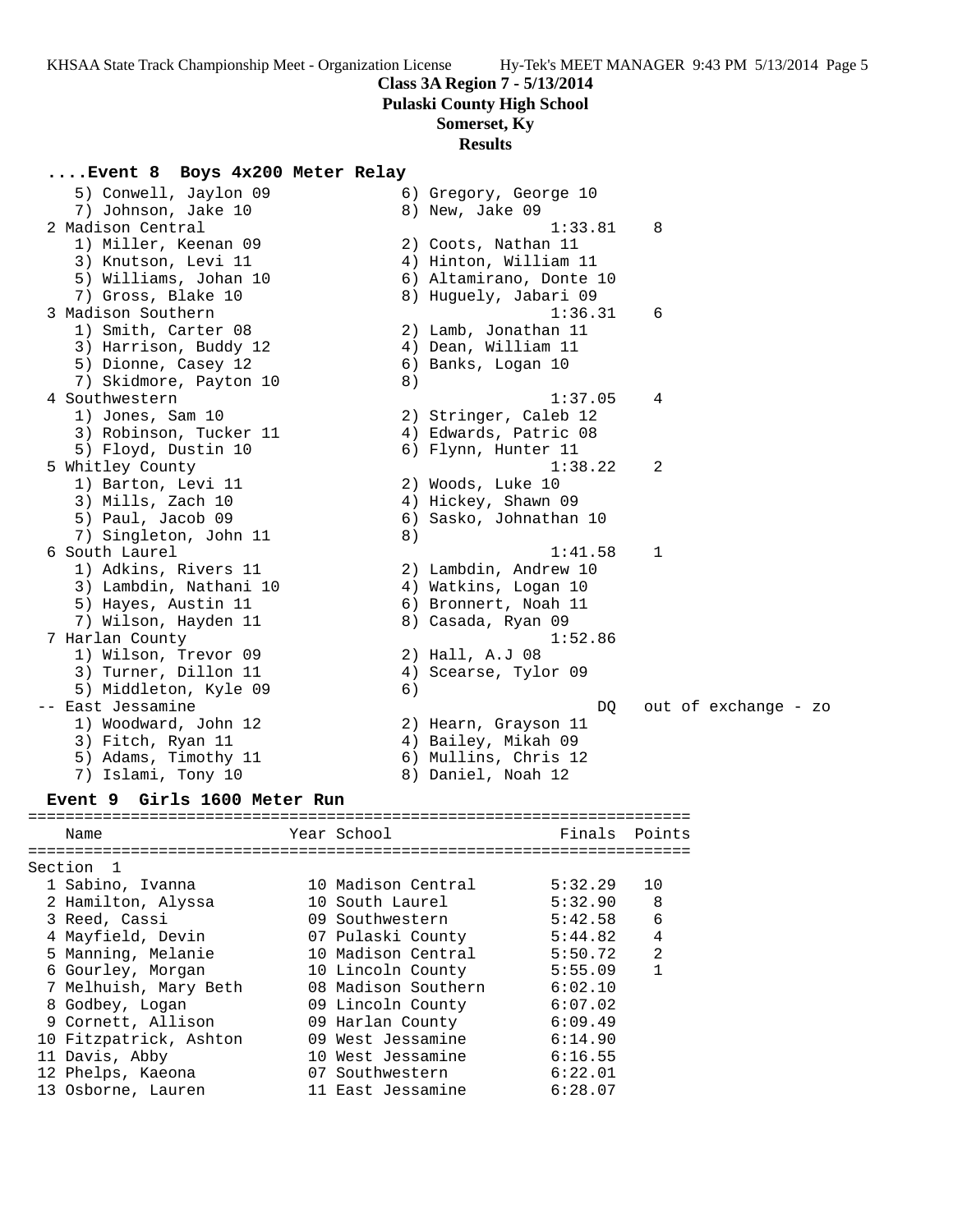**Class 3A Region 7 - 5/13/2014**

**Pulaski County High School**

# **Somerset, Ky**

# **Results**

| Event 9 Girls 1600 Meter Run |
|------------------------------|
|------------------------------|

| 14 Burton, Sarah      | 07 Pulaski County | 6:37.10 |
|-----------------------|-------------------|---------|
| 15 Bourland, Jennifer | 10 East Jessamine | 6:43.31 |
| 16 Howard, Samantha   | 10 Harlan County  | 6:48.68 |

## **Event 10 Boys 1600 Meter Run**

=======================================================================

| Name<br>===============================    | Year School                              |                                             | Finals             | Points |
|--------------------------------------------|------------------------------------------|---------------------------------------------|--------------------|--------|
| 1 Crump, Mason                             | 12 Madison Central                       |                                             | 4:25.25            | 10     |
| 2 Fields, Brennan                          | 10 Madison Central                       |                                             | 4:26.19            | 8      |
| 3 Blevins, Mason                           | 12 Pulaski County                        |                                             | 4:28.04            | 6      |
| 4 Carrington, Jordan                       | 11 Southwestern                          |                                             | 4:36.70<br>4:48.42 | 4<br>2 |
| 5 Perkins, Brennan<br>6 Smith, Trace       | 09 Pulaski County<br>09 Madison Southern |                                             | 4:49.89            | 1      |
| 7 Walden, Dalton                           | 11 Whitley County                        |                                             | 4:51.13            |        |
| 8 Engle, Steven                            | 11 Harlan County                         |                                             | 4:55.71            |        |
| 9 Valentine, Trey                          | 09 South Laurel                          |                                             | 5:00.27            |        |
| 10 Seales, Jesse                           | 11 West Jessamine                        |                                             | 5:01.32            |        |
| 11 Stryker, Stefan                         | 12 West Jessamine                        |                                             | 5:01.88            |        |
| 12 Peck, Noah                              | 11 Lincoln County                        |                                             | 5:11.23            |        |
| 13 Hansford, Nathan                        | 12 Southwestern                          |                                             | 5:15.56            |        |
| 14 Gann, Beau                              | 09 East Jessamine                        |                                             | 5:18.89            |        |
| 15 Wilson, Hayden                          | 11 South Laurel                          |                                             | 5:20.13            |        |
| 16 Lawson, Jacob                           | 11 Whitley County                        |                                             | 5:21.59            |        |
| 17 Walter, Bretty                          | 10 North Laurel                          |                                             | 5:33.21            |        |
| 18 Lewis, Alex                             | 08 Harlan County                         |                                             | 5:38.74            |        |
| 19 Lyons, Kyle                             | 11 East Jessamine                        |                                             | 5:42.81            |        |
| 20 Benge, Winston                          | 08 North Laurel                          |                                             | 6:11.72            |        |
| Event 11 Girls 4x100 Meter Relay           |                                          |                                             |                    |        |
|                                            |                                          |                                             |                    |        |
|                                            |                                          |                                             |                    |        |
| School                                     |                                          |                                             | Finals             | Points |
|                                            |                                          |                                             |                    |        |
| 1 Harlan County                            |                                          |                                             | 59.26              |        |
| 1) Nolan, Kali 10                          |                                          | 2) Napier, Sara 08                          |                    |        |
| 3) Johnson, Katelyn 07                     |                                          | 4) Goodwin, Jade 12                         |                    |        |
| 5) Middleton, Natalie 09<br>2 South Laurel |                                          | 6) Creech, Kaitlyn 10                       | 59.98              |        |
|                                            |                                          |                                             |                    |        |
| 1) Phelps, Jenna 11                        |                                          | 2) William, Brittany 11                     |                    |        |
| 3) Rains, Cierra 09<br>5) Patel, Neely 10  |                                          | 4) Burr, Kerrie 11<br>6) Bronnert, Kayla 11 |                    |        |
| 7) Oakley, Jamie 09                        |                                          | 8) Walters, Andie 11                        |                    |        |
| Section <sub>2</sub>                       |                                          |                                             |                    |        |
| 1 Madison Central                          |                                          |                                             | 52.86              | 10     |
| 1) Estenson, Raychel 12                    |                                          | 2) Goodman, Madison 09                      |                    |        |
| 3) Penman, Kentaya 09                      |                                          | 4) Parsley, Anna 09                         |                    |        |
| 5) Deck, Ayla 10                           |                                          | 6) Fort, Lizzy 10                           |                    |        |
| 7) Moses, Edith 11                         |                                          | 8) Parsley, Dani 11                         |                    |        |
| 2 Whitley County                           |                                          |                                             | 55.73              | 8      |
| 1) Dollar, Lorissa 09                      |                                          | 2) Dennis-bay, Jess 11                      |                    |        |
| 3) Hickey, Taryn 09                        |                                          | 4) Buckner, Tatyana 09                      |                    |        |
| 5) Siler, Mikkah 05                        | 6)                                       |                                             |                    |        |
| 3 West Jessamine                           |                                          |                                             | 56.05              | 6      |
| 1) Chaffin, Megan 09                       |                                          | 2) Long, Gabby 09                           |                    |        |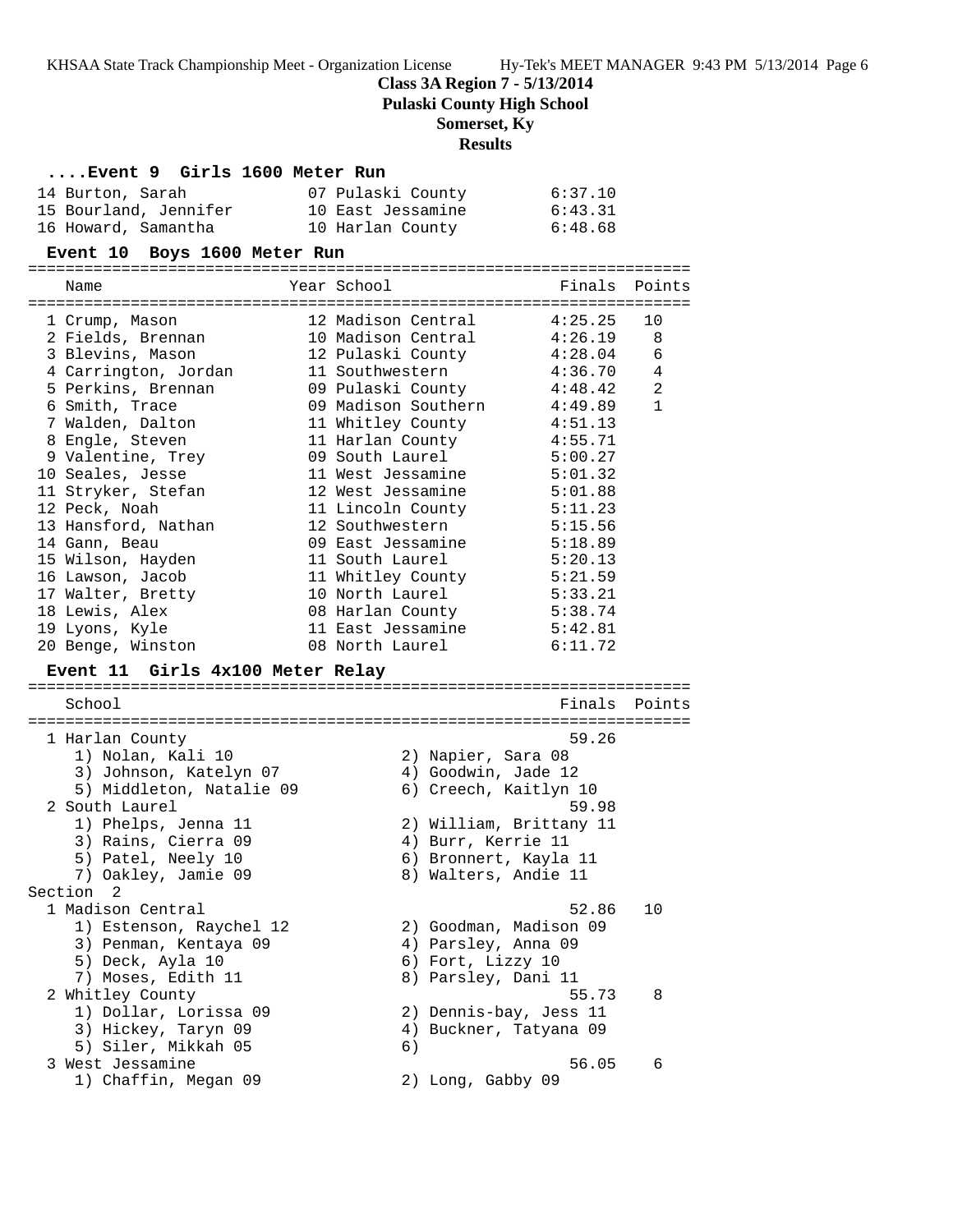**Class 3A Region 7 - 5/13/2014**

**Pulaski County High School**

# **Somerset, Ky**

## **Results**

**....Event 11 Girls 4x100 Meter Relay**

 3) Sturgill, Jacelyn 12 4) Voorhees, Megan 09 5) Stryker, Sascha 10 (6) Mays, Zoe 10 7) Mcfarland, Hannah 09 8) Winter, Katie 09 4 Southwestern 56.54 4 1) Martin, Tessa 09 2) Ridner, Brandi 09 3) Hutchinson, Bailey 11 (4) Corder, Adison 11 5) Lemon, Hayley 09 6) Smith, Caprishia 09 7) Russell, Tiffany 12 8) Adkins, Haley 09 5 Lincoln County 57.13 2 1) Blaine, Elizabeth 09 2) Long, Amber 09 3) Miller, Allison 09 (4) Lester, Jaylyn 10 5) Hocker, Aliyah 10 6) Hocker, Tiandra 11 7) Miller, Kanesha 11 8) Newcomb, Tevin 11 6 Madison Southern 57.67 1 1) Thomas, Sarai 10 2) Saddler, Mikaela 09 3) Sipple, Chesney 10 4) Willis, Adriannah 10 5) Scribano, Jessica 12 6) -- Pulaski County and the set of the set of the DQ thrown baton 1) Cooke, Bailey 09 2) Holman, Kalie 10 3) Smith, Chelsea 11 (4) Kerns, Allison 11 5) Johnson, Alicia 09 (6) Spears, Brooke 09 7) Todd, Regina 09 8) Weaver, Jean 11 **Event 12 Boys 4x100 Meter Relay** ======================================================================= School Finals Points ======================================================================= Section 1<br>1 Harlan County 1 Harlan County 53.65 1) Wilson, Trevor 09 2) Hall, A.J 08 3) Turner, Dillon 11 (4) Burton, Cade 09 5) Scearse, Tylor 09 (6) Section 2 1 Madison Central 44.38 10 1) Ellis, Malcom 11 2) Miller, Keenan 09 3) Gross, Blake 10 4) Huguely, Jabari 09 5) Altamirano, Donte 10 (6) Coots, Nathan 11 7) Knutson, Levi 11 8) Williams, Johan 10 2 Madison Southern 45.09 8 1) Lamb, Jonathan 11 2) Dionne, Casey 12 3) Harrison, Buddy 12 4) Dean, William 11 5) Skidmore, Payton 10 6) Smith, Carter 08 7) Harris, Damien 11 and 8) 3 Whitley County 45.73 6 1) Hickey, Shawn 09 2) Woods, Luke 10 3) Mills, Zach 10 (4) Sasko, James 11 5) Barton, Levi 11 6) Paul, Jacob 09 7) Singleton, John 11 8) 4 East Jessamine 46.84 4 1) Mullins, Chris 12 2) Woodward, John 12 3) Fitch, Ryan 11  $\qquad \qquad \qquad$  4) Daniel, Noah 12 5) Hearn, Grayson 11 6) Islami, Tony 10 7) Adams, Timothy 11 and 8) Bailey, Mikah 09 5 Southwestern 46.85 2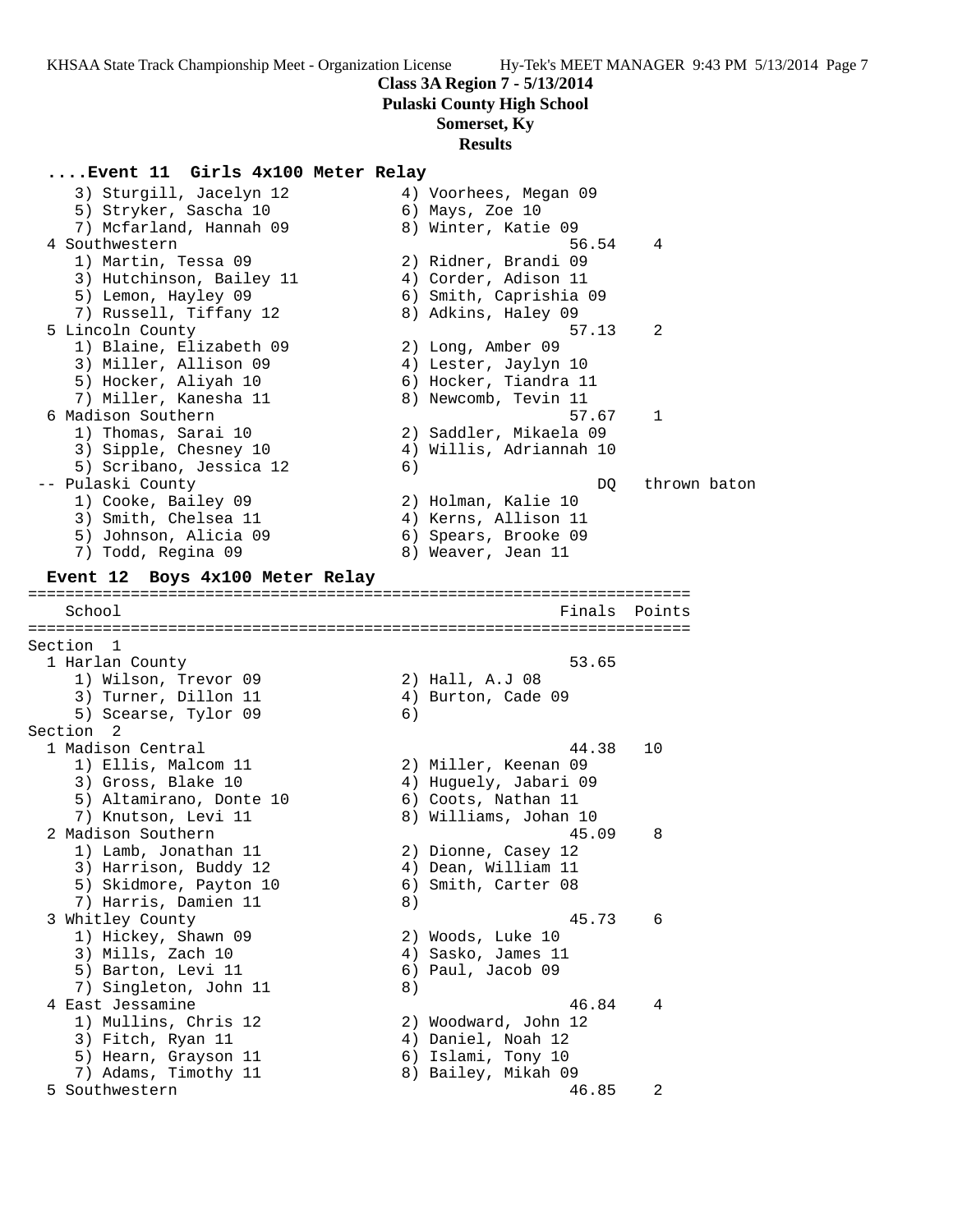## **Class 3A Region 7 - 5/13/2014**

**Pulaski County High School**

### **Somerset, Ky**

### **Results**

### **....Event 12 Boys 4x100 Meter Relay**

| 1) Jones, Sam 10        |    | 2) Stringer, Caleb 12  |    |
|-------------------------|----|------------------------|----|
| 3) Floyd, Dustin 10     |    | 4) Edwards, Patric 08  |    |
| 5) Flynn, Hunter 11     | 6) |                        |    |
| 6 West Jessamine        |    | 47.83                  | -1 |
| 1) Burge, James 10      |    | 2) Kang, Joseph 11     |    |
| 3) Dixon, Noah 12       |    | 4) Shepherd, Jonah 10  |    |
| 5) Ches, Conner 11      |    | 6) McElroy, Ethan 10   |    |
| 7) Rand, Jacob 09       |    | 8) Harmon, Keith 11    |    |
| 7 Pulaski County        |    | 50.29                  |    |
| 1) Flatt, Aaron 12      |    | 2) Gholson, Thomas 12  |    |
| 3) Gregory, George 10   |    | 4) Hudson, Jake 12     |    |
| 5) Holman, Christian 10 |    | 6) Harness, Tyler 08   |    |
| 7) Johnson, Jake 10     |    | 8) New, Jake 09        |    |
| 8 South Laurel          |    | 51.51                  |    |
| 1) Moore, Justin 10     |    | 2) Phillips, Malik 09  |    |
| 3) Workman, Walker 09   |    | 4) Casada, Ryan 09     |    |
| 5) Kennett, Tyler 09    |    | 6) Watkins, Logan 10   |    |
| 7) Bronnert, Noah 11    |    | 8) Collins, Matthew 09 |    |
|                         |    |                        |    |

#### **Event 13 Girls 400 Meter Dash**

======================================================================= Year School **Finals** Points ======================================================================= Section 1 1 Napier, Emily 10 East Jessamine 1:11.04 2 Bush, Amanda 08 Southwestern 1:13.49 3 Olsen, Erica 11 Lincoln County 1:15.52 4 Gaines, Mckenzie 11 South Laurel 1:17.00 5 Blanton, Madison 07 Harlan County 1:17.05 6 Napier, Sara 08 Harlan County 1:17.58 7 Muncy, Sarah 08 North Laurel 1:19.74 Section 2 1 Johnson, Carly 08 Pulaski County 1:03.28 10 2 Fort, Lizzy 10 Madison Central 1:03.98 8 3 King, Katie 10 Lincoln County 1:04.12 6 4 Stevens, Allie 11 Pulaski County 1:04.91 4 5 Bosley, Shadae 12 Madison Central 1:05.31 2 6 Stryker, Sascha 10 West Jessamine 1:07.51 1 7 Hutchinson, Bailey 11 Southwestern 1:08.34 8 Hacker, Chayla 08 North Laurel 1:09.11 **Event 14 Boys 400 Meter Dash** ======================================================================= Name The Year School The Finals Points ======================================================================= Section 1 1 Skidmore, Payton 10 Madison Southern 1:02.34 2 Seiber, Brian 10 Harlan County 1:07.33

| Section 2        |                   |       |
|------------------|-------------------|-------|
| 1 English, Cory  | 11 Southwestern   | 55.09 |
| 2 Smith, Jordan  | 12 Lincoln County | 55.60 |
| 3 Wilson, Hayden | 11 South Laurel   | 56.45 |
| 4 Curry, Lincoln | 11 Southwestern   | 57.32 |
| 5 Hacker, Logan  | 08 North Laurel   | 57.64 |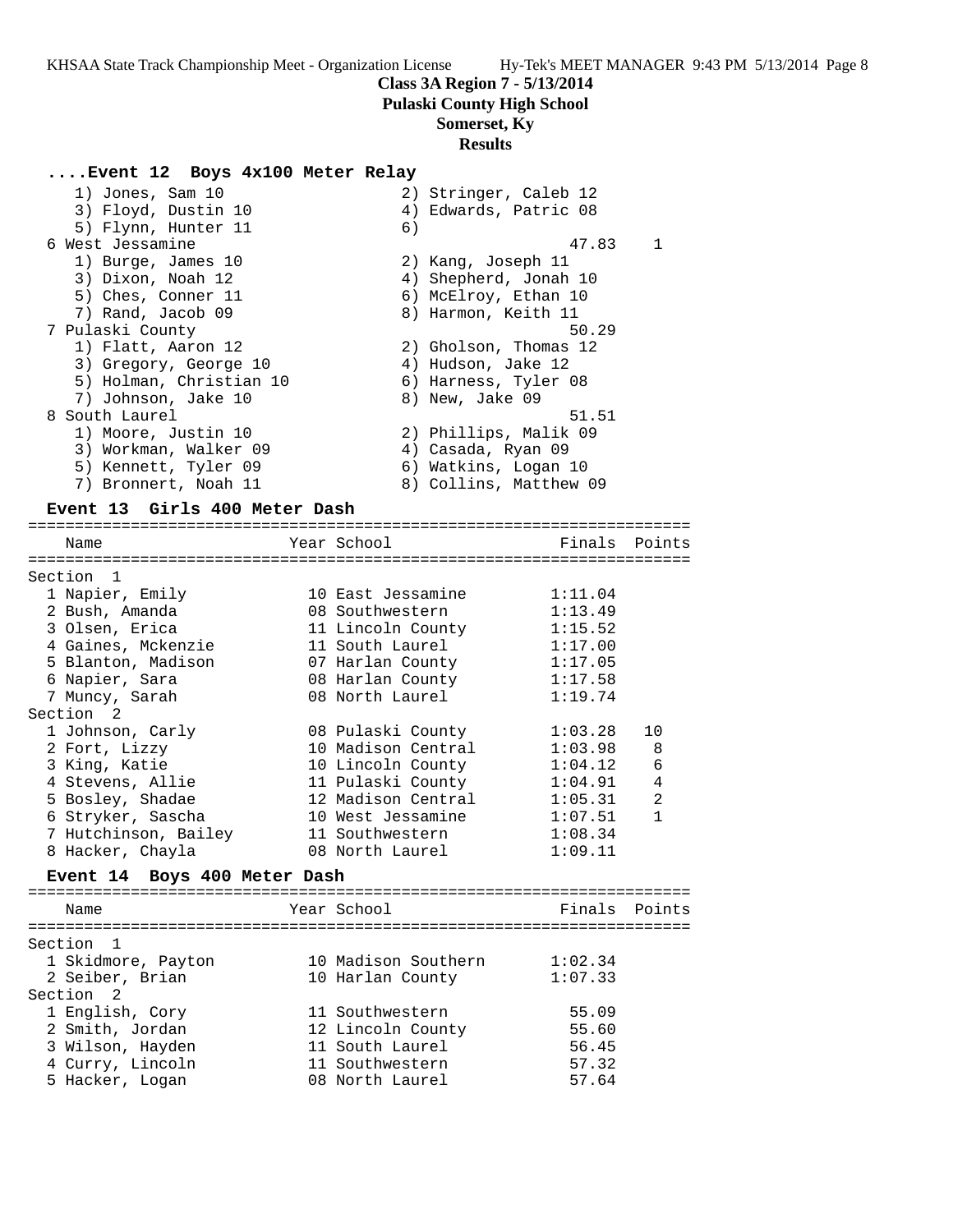**Class 3A Region 7 - 5/13/2014**

**Pulaski County High School**

# **Somerset, Ky**

# **Results**

| Event 14 Boys 400 Meter Dash     |             |                                     |                |                |
|----------------------------------|-------------|-------------------------------------|----------------|----------------|
| 6 Lawson, Ryan                   |             | 10 Whitley County                   | 1:00.58        |                |
| 7 Butcher, Chris                 |             | 11 South Laurel                     | 1:01.74        |                |
| Section 3                        |             |                                     |                |                |
| 1 Hyden, Austin                  |             | 12 Pulaski County                   | 49.82          | 10             |
| 2 Bailey, Mikah                  |             | 09 East Jessamine                   | 52.28          | -8             |
| 3 Rowe, Kaleb                    |             | 12 Pulaski County                   | 52.61          | 6              |
| 4 Woodward, John                 |             | 12 East Jessamine                   | 53.24          | $\overline{4}$ |
| 5 Crump, Mason                   |             | 12 Madison Central                  | 54.09          | 2              |
| 6 Harmon, Keith                  |             | 11 West Jessamine                   | 54.43          | $\mathbf{1}$   |
| 7 Coots, Nathan                  |             | 11 Madison Central                  | 55.12          |                |
| 8 Melton, Thomas                 |             | 11 North Laurel                     | 55.63          |                |
| Event 15 Girls 300 Meter Hurdles |             |                                     |                |                |
| Name                             |             | Year School                         | Finals Points  |                |
| Section 1                        |             |                                     |                |                |
| 1 Russell, Briar                 |             | 10 Southwestern                     | 59.87          |                |
| 2 Brock, Haley                   |             | 11 North Laurel                     | 1:02.65        |                |
| 3 Ramic, Ermina                  |             | 09 Southwestern                     | 1:06.37        |                |
| 4 Mosley, Alicia                 |             | 09 North Laurel                     | 1:12.05        |                |
| Section <sub>2</sub>             |             |                                     |                |                |
| 1 Conner, Alexis                 |             | 10 Madison Central                  | 48.77          | 10             |
| 2 Freel, Kathryn                 |             | 12 Madison Southern                 | 52.88          | 8              |
| 3 Clark, Amy                     |             | 10 Harlan County                    | 54.80          | 6              |
| 4 Scribano, Jessica              |             | 12 Madison Southern                 | 55.11          | 4              |
| 5 Nolan, Kali                    |             | 10 Harlan County 57.18              |                | 2              |
| 6 Shivel, Kelsi                  |             | 08 Pulaski County                   | 58.39          | $\mathbf{1}$   |
| 7 Deck, Ayla                     |             | 10 Madison Central                  | 59.27          |                |
| 8 Mcdaniel, Susanna              |             | 11 West Jessamine                   | 1:01.47        |                |
| Event 16 Boys 300 Meter Hurdles  |             |                                     |                |                |
| Name                             | Year School |                                     | Finals         | Points         |
|                                  |             |                                     |                |                |
| Section 1                        |             |                                     |                |                |
| 1 Riddle, Ben                    |             | 11 North Laurel                     | 51.55          |                |
| 2 Middleton, Kyle                |             | 09 Harlan County<br>08 North Laurel | 51.65<br>56.02 |                |
| 3 Collins, Zack                  |             |                                     |                |                |
| Section 2<br>1 Adams, Timothy    |             | 11 East Jessamine                   | 45.83          |                |
| 2 Lambdin, Andrew                |             | 10 South Laurel                     | 47.57          |                |
| 3 Sweet, Ethan                   |             | 12 Whitley County                   | 47.62          |                |
| 4 Wooldridge, Micah              |             | 08 Pulaski County                   | 48.87          |                |
| 5 Norfleet, Curry                |             | 10 Southwestern                     | 49.66          |                |
| Section 3                        |             |                                     |                |                |
| 1 Hinton, William                |             | 11 Madison Central                  | 41.51          | 10             |
| 2 Dionne, Casey                  |             | 12 Madison Southern                 | 41.84          | 8              |
| 3 Jones, Isaiah                  |             | 10 Southwestern                     | 42.67          | 6              |
| 4 Knutson, Levi                  |             | 11 Madison Central                  | 43.93          | 4              |
| 5 Hudson, Jake                   |             | 12 Pulaski County                   | 43.98          | $\overline{a}$ |
| 6 Otterson, Caleb                |             | 11 Madison Southern                 | 44.73          | 1              |
| 7 Lambdin, Nathani               |             | 10 South Laurel                     | 46.55          |                |
| 8 Singleton, John                |             | 11 Whitley County                   | 47.16          |                |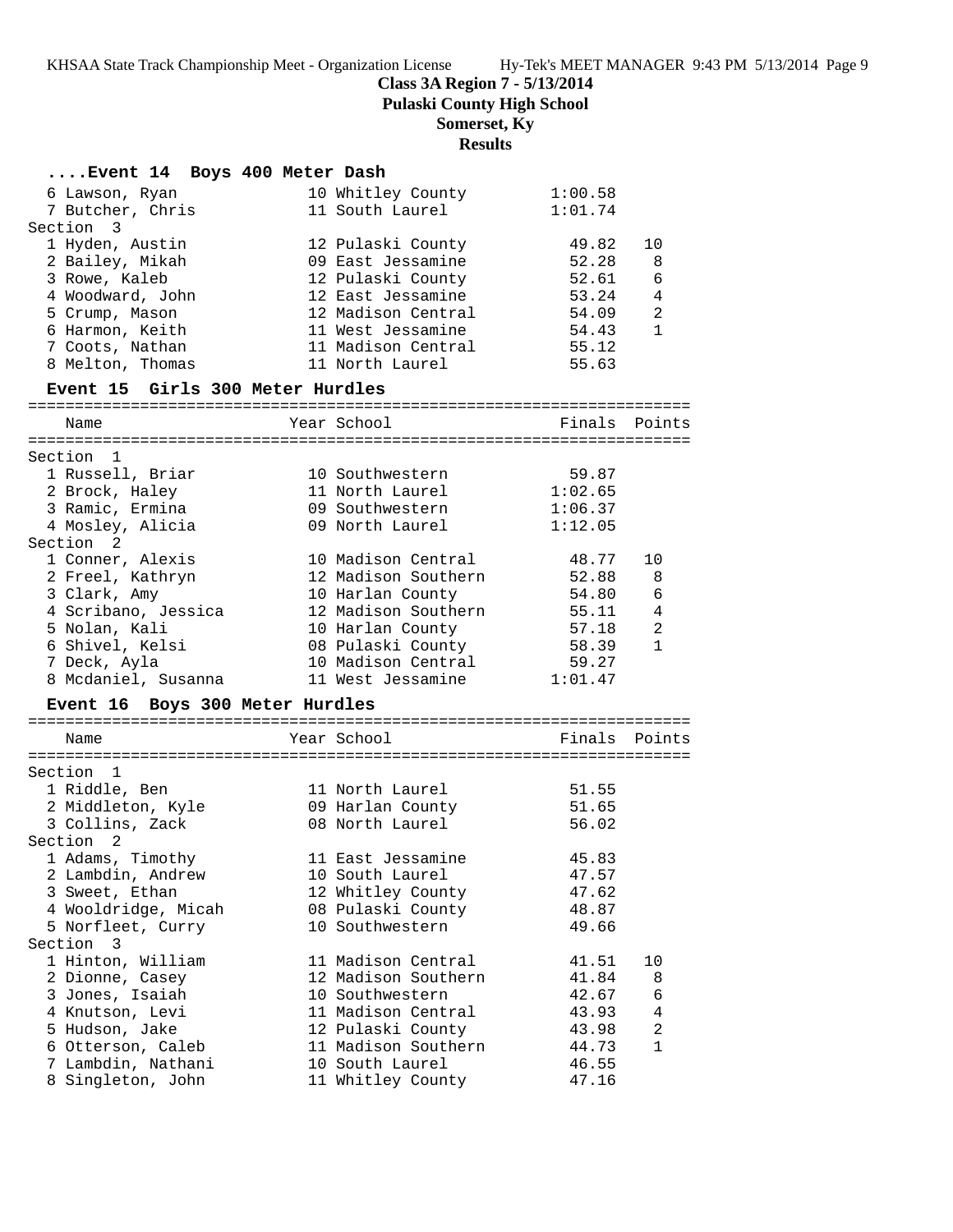**Pulaski County High School**

# **Somerset, Ky**

# **Results**

# **Event 17 Girls 800 Meter Run**

| Name                          | Year School         | Finals  | Points         |
|-------------------------------|---------------------|---------|----------------|
|                               |                     |         |                |
| Section 1                     |                     |         |                |
| 1 Mcwhorter, Sydney           | 07 South Laurel     | 2:27.48 | 10             |
| 2 Reed, Cassi                 | 09 Southwestern     | 2:27.57 | 8              |
| 3 Long, Gabby                 | 09 West Jessamine   | 2:32.03 | 6              |
| 4 Hyden, Alyssa               | 09 Pulaski County   | 2:33.02 | 4              |
| 5 Knox, Anna                  | 12 Madison Central  | 2:33.59 | $\overline{a}$ |
| 6 Sabino, Ivanna              | 10 Madison Central  | 2:34.95 | $\mathbf{1}$   |
| 7 Hamilton, Alyssa            | 10 South Laurel     | 2:41.78 |                |
| 8 Gourley, Morgan             | 10 Lincoln County   | 2:42.87 |                |
| 9 Mayfield, Devin             | 07 Pulaski County   | 2:44.00 |                |
| 10 Godbey, Logan              | 09 Lincoln County   | 2:48.20 |                |
| 11 Phelps, Ashley             | 10 Southwestern     | 2:51.94 |                |
|                               |                     |         |                |
| 12 Dingess, Taylor            | 11 Whitley County   | 2:56.60 |                |
| 13 Osborne, Lauren            | 11 East Jessamine   | 2:58.47 |                |
| 14 Cooper, Emma               | 10 Whitley County   | 3:02.43 |                |
| 15 Planck, Ashley             | 10 Harlan County    | 3:03.26 |                |
| 16 Stewart, Melissa           | 11 Harlan County    | 3:04.58 |                |
| 17 Bourland, Jennifer         | 10 East Jessamine   | 3:09.27 |                |
| Event 18 Boys 800 Meter Run   |                     |         |                |
|                               |                     |         |                |
| Name                          | Year School         | Finals  | Points         |
| 1 Fields, Brennan             | 10 Madison Central  | 1:59.19 | 10             |
| 2 Crawford, Matthew           | 11 Pulaski County   | 2:00.40 | 8              |
| 3 Crump, Mason                | 12 Madison Central  | 2:03.93 | 6              |
| 4 Stevens, Morgan             | 12 Pulaski County   | 2:05.23 | 4              |
| 5 Davis, Gavin                | 12 West Jessamine   | 2:06.57 | 2              |
| 6 Fuson, Gabe                 | 10 South Laurel     | 2:07.59 | $\mathbf{1}$   |
|                               | 11 West Jessamine   | 2:07.95 |                |
| 7 Koh, Young                  |                     |         |                |
| 8 Hansford, Nathan            | 12 Southwestern     | 2:08.02 |                |
| 9 Logan, Keaton               | 10 Whitley County   | 2:09.52 |                |
| 10 Carrington, Jordan         | 11 Southwestern     | 2:13.12 |                |
| 11 Adkins, Rivers             | 11 South Laurel     | 2:17.27 |                |
| 12 Sansone, Jacob             | 10 North Laurel     | 2:19.90 |                |
| 13 Smith, Trace               | 09 Madison Southern | 2:21.73 |                |
| 14 Beazley, Christian         | 12 East Jessamine   | 2:22.16 |                |
| 15 Power, Jake                | 10 Madison Southern | 2:25.70 |                |
| 16 Cheong, Wai                | 11 East Jessamine   | 2:32.08 |                |
| 17 Middleton, Kyle            | 09 Harlan County    | 2:33.87 |                |
| 18 Seiber, Brian              | 10 Harlan County    | 2:41.27 |                |
| 19 Sweet, Ethan               | 12 Whitley County   | 3:02.94 |                |
| 20 Mccarter, Matt             | 07 North Laurel     | 3:05.47 |                |
| Event 19 Girls 200 Meter Dash |                     |         |                |
|                               |                     |         |                |
| Name                          | Year School         | Finals  | Points         |
| 1 Blanton, Madison            | 07 Harlan County    | 31.77   |                |
| 2 Muncy, Sarah                | 08 North Laurel     | 33.00   |                |
| Section <sub>2</sub>          |                     |         |                |
| 1 House, Haley                | 10 South Laurel     | 29.84   | 1              |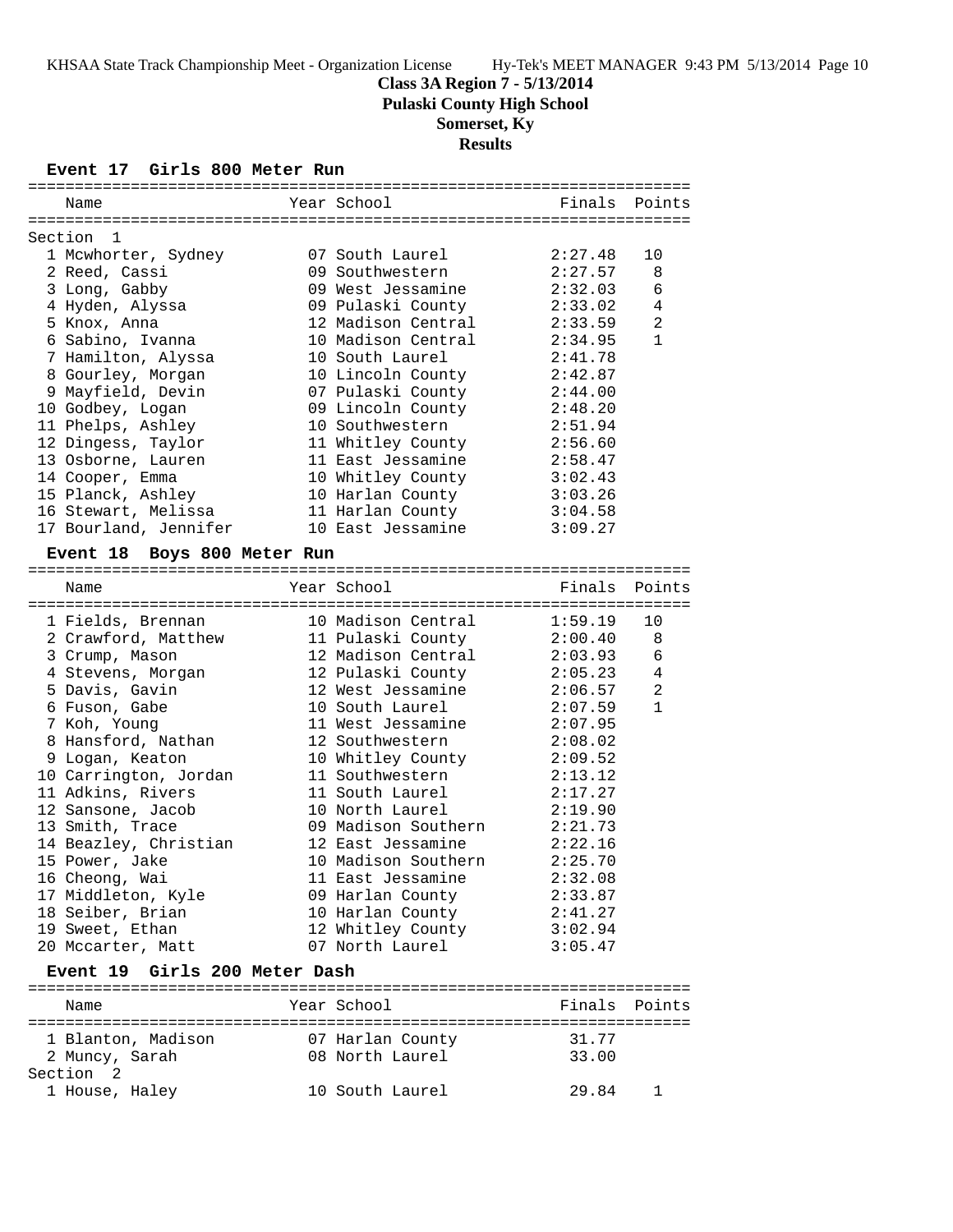**Class 3A Region 7 - 5/13/2014**

**Pulaski County High School**

**Somerset, Ky**

# **Results**

### **....Event 19 Girls 200 Meter Dash**

|           | 2 Sturgill, Jacelyn |  | 12 West Jessamine  | 29.96 |    |
|-----------|---------------------|--|--------------------|-------|----|
|           | 3 Tyree, Tara       |  | 09 South Laurel    | 30.01 |    |
|           | 4 Lemon, Hayley     |  | 09 Southwestern    | 30.07 |    |
|           | 5 Blaine, Elizabeth |  | 09 Lincoln County  | 30.25 |    |
|           | 6 Long, Amber       |  | 09 Lincoln County  | 30.70 |    |
| Section 3 |                     |  |                    |       |    |
|           | 1 Parsley, Kristen  |  | 11 Madison Central | 28.03 | 10 |
|           | 2 Johnson, Carly    |  | 08 Pulaski County  | 28.28 | 8  |
|           | 3 Parsley, Dani     |  | 11 Madison Central | 28.86 | 6  |
|           | 4 Holman, Kalie     |  | 10 Pulaski County  | 29.01 | 4  |
|           | 5 Mcfarland, Hannah |  | 09 West Jessamine  | 29.84 | 2  |
|           | 6 Dennis-bay, Jess  |  | 11 Whitley County  | 30.08 |    |
|           | 7 Johnson, Katelyn  |  | 07 Harlan County   | 30.85 |    |
|           | 8 Smith, Caprishia  |  | 09 Southwestern    | 32.16 |    |

# **Event 20 Boys 200 Meter Dash**

=======================================================================

| Name                                            |  | Year School               | Finals Points |                |  |  |
|-------------------------------------------------|--|---------------------------|---------------|----------------|--|--|
| ==================================<br>Section 1 |  |                           |               |                |  |  |
| 1 Smith, Carter                                 |  | 08 Madison Southern 25.01 |               |                |  |  |
| 2 Watkins, Logan                                |  | 10 South Laurel           | 25.48         |                |  |  |
| 3 Lay, Dillion                                  |  | 10 North Laurel           | 25.49         |                |  |  |
| 4 Lambert, Chance                               |  | 12 North Laurel           | 26.37         |                |  |  |
| 5 Hall, A.J                                     |  | 08 Harlan County          | 28.90         |                |  |  |
| Section 2                                       |  |                           |               |                |  |  |
| 1 Harrison, Buddy                               |  | 12 Madison Southern       | 23.88         | 4              |  |  |
| 2 Edwards, Patric                               |  | 08 Southwestern           | 24.13         |                |  |  |
| 3 Shofner, Luke 12 Lincoln County 24.50         |  |                           |               |                |  |  |
| 4 Mullins, Chris                                |  | 12 East Jessamine         | 24.92         |                |  |  |
| 5 Shepherd, Jonah 10 West Jessamine 25.24       |  |                           |               |                |  |  |
| 6 Flynn, Hunter                                 |  | 11 Southwestern           | 25.29         |                |  |  |
| 7 Fitch, Ryan                                   |  | 11 East Jessamine         | 29.96         |                |  |  |
| Section 3                                       |  |                           |               |                |  |  |
| 1 Hyden, Austin                                 |  | 12 Pulaski County         | 22.71         | 10             |  |  |
| 2 Hayes, Austin                                 |  | 11 South Laurel           | 23.07         | 8              |  |  |
|                                                 |  |                           | 23.13         | 6              |  |  |
| 4 Rowe, Kaleb                                   |  | 12 Pulaski County         | 23.88         | $\overline{2}$ |  |  |
| 5 Mills, Zach                                   |  | 10 Whitley County 23.96   |               | $\mathbf{1}$   |  |  |
| 6 Hinton, William                               |  | 11 Madison Central 24.12  |               |                |  |  |
| 7 Hickey, Shawn                                 |  | 09 Whitley County 24.50   |               |                |  |  |
| 8 Fields, Dylan                                 |  | 11 Harlan County          | 32.16         |                |  |  |

### **Event 21 Girls 3200 Meter Run**

======================================================================= Name Year School Finals Points ======================================================================= Section 1 1 Manning, Julia 10 Madison Central 12:14.98 10 2 Manning, Melanie 10 Madison Central 12:26.63 8 3 Melhuish, Mary Beth 08 Madison Southern 12:46.61 6 4 Cornett, Allison 09 Harlan County 13:27.36 4 5 Napier, Emily 10 East Jessamine 13:37.28 2 6 Phelps, Kaeona 07 Southwestern 13:37.93 1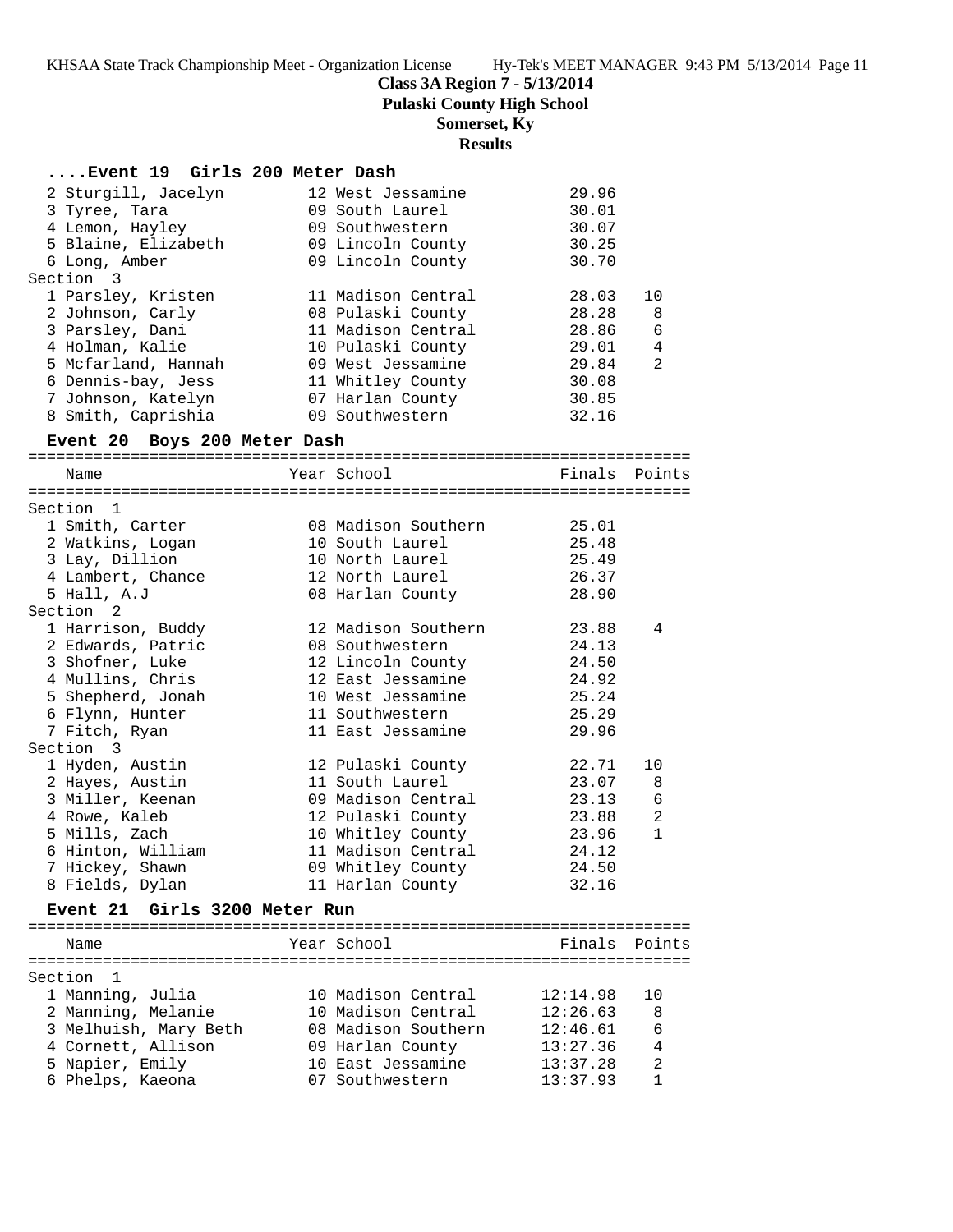**Class 3A Region 7 - 5/13/2014**

**Pulaski County High School**

### **Somerset, Ky**

### **Results**

### **....Event 21 Girls 3200 Meter Run**

| 7 Phelps, Ashley    | 10 Southwestern   | 13:50.88 |
|---------------------|-------------------|----------|
| 8 Estes, Abigale    | 08 Whitley County | 13:52.25 |
| 9 Howard, Allie     | 10 West Jessamine | 14:35.92 |
| 10 Davis, Abby      | 10 West Jessamine | 14:38.32 |
| 11 Burton, Sarah    | 07 Pulaski County | 14:49.40 |
| 12 Rowe, Katherine  | 09 Lincoln County | 15:05.20 |
| 13 Howard, Samantha | 10 Harlan County  | 16:14.86 |
| 14 Walters, Andie   | 11 South Laurel   | 17:51.96 |

#### **Event 22 Boys 3200 Meter Run**

=======================================================================

| Name                   | Year School                 | Finals Points |                |
|------------------------|-----------------------------|---------------|----------------|
| 1 Fields, Brennan      | 10 Madison Central 9:42.54  |               | 10             |
| 2 Blevins, Mason       | 12 Pulaski County 9:43.41 8 |               |                |
| 3 Smith, Sam           | 09 Pulaski County           | 10:10.16      | 6              |
| 4 Sexton, Griffin      | 10 Madison Central          | 10:28.15      | $\overline{4}$ |
| 5 Walden, Dalton       | 11 Whitley County           | 10:33.33      | 2              |
| 6 Brainard, Spencer    | 11 Southwestern             | 10:46.93      | $\mathbf{1}$   |
|                        |                             | 11:06.57      |                |
| 8 White, Keagan        | 10 West Jessamine           | 11:07.55      |                |
| 9 Liversedge, Jonathan | 11 West Jessamine           | 11:19.48      |                |
| 10 Benadum, Tristan    | 09 Southwestern             | 11:33.18      |                |
| 11 Lawson, Jacob       | 11 Whitley County           | 11:35.67      |                |
| 12 Forman, Cory        | 11 East Jessamine           | 11:44.62      |                |
| 13 Thorn, Blake        | 11 Madison Southern         | 11:47.23      |                |
| 14 Gann, Beau          | 09 East Jessamine           | 12:03.62      |                |
| 15 Lewis, Alex         | 08 Harlan County            | 12:20.93      |                |
| 16 Poston, Daniel      | 10 South Laurel             | 12:40.67      |                |
| 17 Vanhook, Jake       | 09 South Laurel             | 12:50.53      |                |
| 18 Walter, Bretty      | 10 North Laurel             | 13:04.98      |                |
| 19 Benge, Winston      | 08 North Laurel             | 13:38.71      |                |

#### **Event 23 Girls 4x400 Meter Relay**

======================================================================= School **Finals Points** ======================================================================= 1 Harlan County 5:19.53 1) Goodwin, Jade 12 2) Cook, Miranda 08 3) Graham, Katie 08 4) Napier, Sara 08 5) Stewart, Melissa 11 6) Howard, Samantha 10 Section 2 1 Madison Central 2022 2023 2024 11:16.77 10 1) Conner, Alexis 10 2) Bosley, Shadae 12 3) Fort, Lizzy 10 4) Stewart, Maryssa 12 5) Estenson, Raychel 12 (6) Knox, Anna 12 7) Parsley, Dani 11 8) Parsley, Kristen 11 2 Pulaski County 4:29.04 8 1) Mayfield, Devin 07 2) Stevens, Allie 11 3) Hyden, Alyssa 09 4) Johnson, Carly 08 5) Burton, Sarah 07 (6) Shivel, Kelsi 08 7) Holman, Kalie 10 8) Weaver, Jean 11 3 Southwestern 4:39.87 6 1) Ridner, Brandi 09 2) Russell, Tiffany 12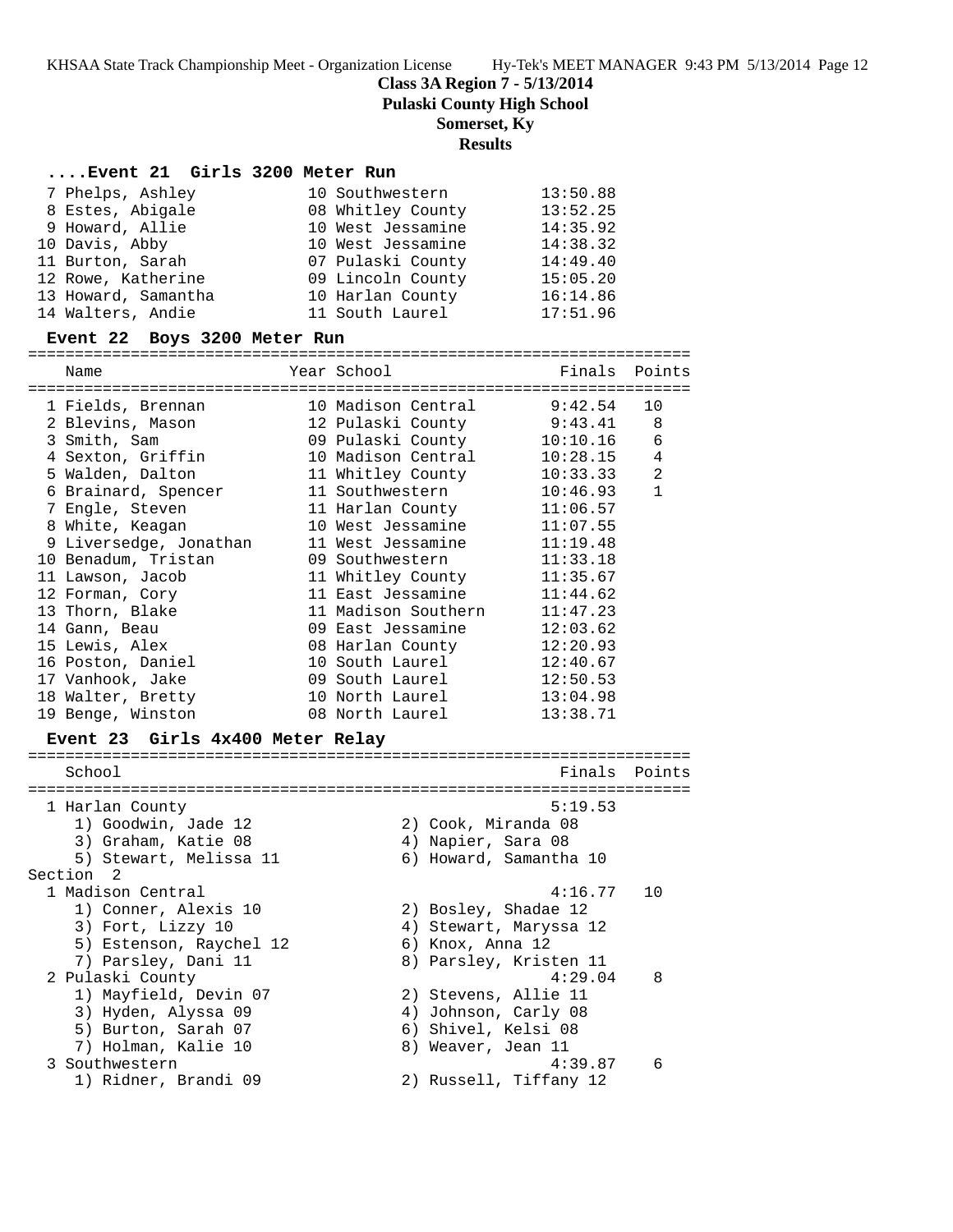**Pulaski County High School**

## **Somerset, Ky**

#### **Results**

## **....Event 23 Girls 4x400 Meter Relay**

3) Martin, Tessa 09 4) Hutchinson, Bailey 11 5) Bush, Amanda 08 6) Lemon, Hayley 09 7) Russell, Briar 10  $\hskip 1.0cm$  8) Smith, Caprishia 09 4 South Laurel 4:47.96 4 1) Hamilton, Alyssa 10 2) Mcwhorter, Sydney 07 3) Tyree, Tara 09 (4) Fouts, Julie 09 5) Gaines, Mckenzie 11 6) Phelps, Jenna 11 7) Patel, Neely 10 8) House, Haley 10 5 West Jessamine 4:48.61 2 1) Chaffin, Megan 09 2) Fitzpatrick, Ashton 09 3) Stryker, Sascha 10 4) Sturgill, Jacelyn 12 5) Mcfarland, Hannah 09 6) Long, Gabby 09 7) Lyon, Allison 12 8) Voorhees, Megan 09 6 Whitley County 4:59.02 1 1) Dingess, Taylor 11 (2) Estes, Abigale 08 3) Dennis-bay, Jess 11  $\qquad \qquad \qquad$  4) Amador, Summer 11 5) Cooper, Emma 10 6) Osborne, Kelsey 11 7 Madison Southern 4:59.56 1) Willis, Adriannah 10 2) Saddler, Mikaela 09 3) Sipple, Chesney 10 (4) Thomas, Sarai 10 5) Thorn, Keri 09 6) Melhuish, Mary Beth 08 7) Moberly, Karrigan 10 8) 8 North Laurel 4:59.96 1) Muncy, Sarah 08 2) Hacker, Chayla 08 3) Hedrick, Sierra 12  $\hskip10mm$  4) Napier, Morgan 10 5) Mosley, Alicia 09 6) Brock, Haley 11 7) Moore, East 10 8) **Event 24 Boys 4x400 Meter Relay** ======================================================================= School **Finals** Points ======================================================================= Section 1 1 Madison Southern 4:00.18 1) Elkins, Tate 10 2) Holland, Michael 09 3) Pack, Josiah 10 4) Otterson, Caleb 11 5) Lamb, Jonathan 11 (6) Power, Jake 10 7) Smith, Trace 09 8) Skidmore, Payton 10 2 Harlan County 4:21.84 1) Wilson, Trevor 09 2) Middleton, Kyle 09 3) Turner, Dillon 11 (4) Engle, Steven 11 5) Seiber, Brian 10 6) Blevins, Blake 09 Section 2<br>1 Pulaski County 1 Pulaski County 3:37.37 10 1) Crawford, Matthew 11 2) Flatt, Aaron 12 3) Harness, Tyler 08 4) Stevens, Morgan 12 5) New, Jake 09 6) Rowe, Kaleb 12 7) Hyden, Austin 12 (8) 2 East Jessamine 3:37.99 8 1) Woodward, John 12 2) Adams, Timothy 11 3) Hearn, Grayson 11 4) Bailey, Mikah 09 5) Fitch, Ryan 11 6) Lyons, Kyle 11 7) Darby, Max 09 8) Cheong, Wai 11 3 Southwestern 3:39.12 6